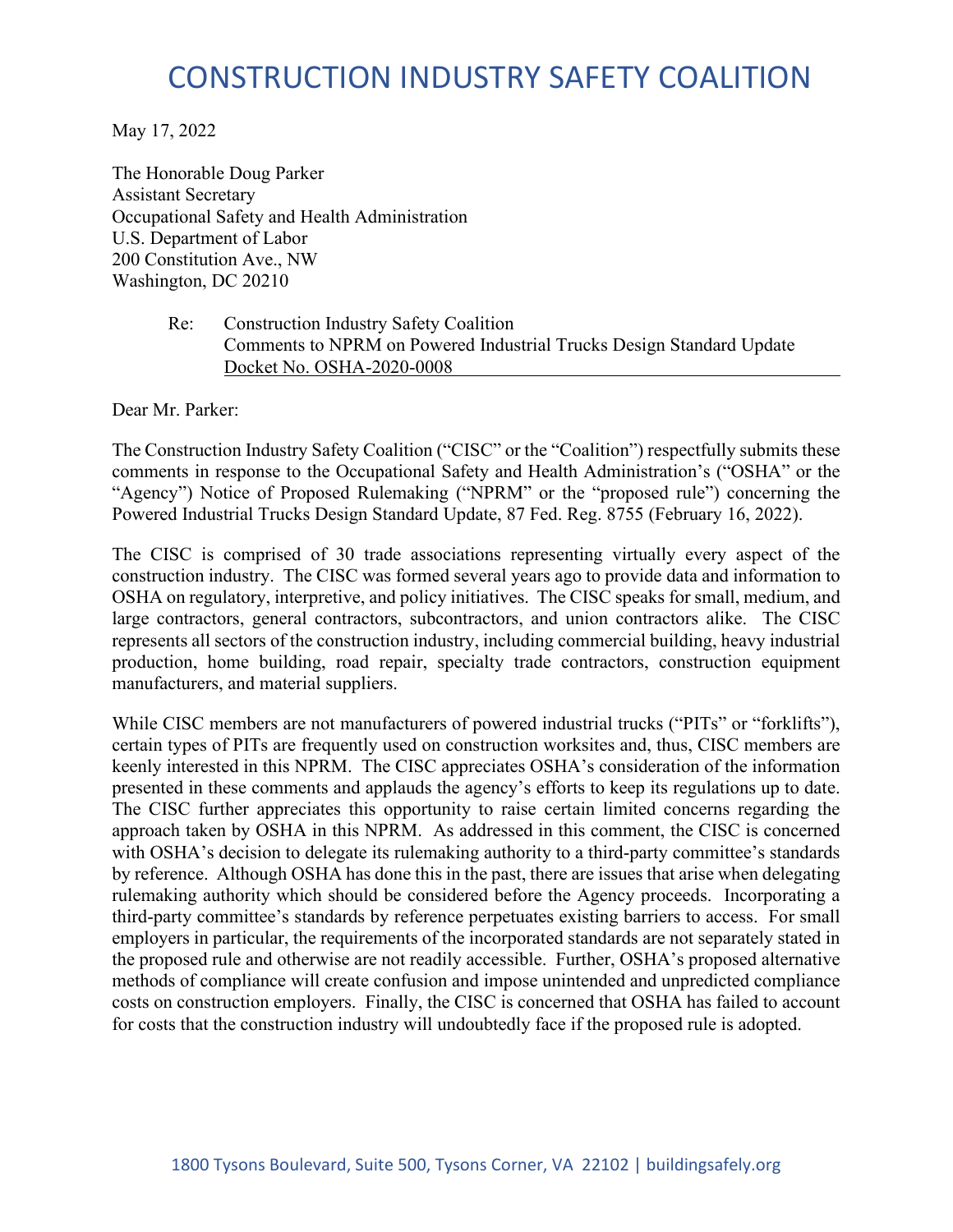## **1. OSHA Is Inappropriately Delegating Its Rulemaking Authority by Incorporating a Third-Party Committee's Standards by Reference.**

The CISC is concerned with the Agency's *de facto* delegation of its rulemaking authority to the American National Standards Institute ("ANSI") and/or other private entities. When OSHA adopted design and construction requirements for PITs applicable to general industry work (29 CFR 1910.178(a)) and construction industry work (29 CFR 1926.602(c)), it required PITs to meet the design and construction requirements of the then-current 1969 ANSI's Safety Standard for Powered Industrial Trucks, B56.1 ("ANSI B56.1-1969"). In this NPRM, OSHA seeks to update the references in 29 CFR 1910.178(a) and 29 CFR 1926.602(c) by incorporating by reference the latest design and construction requirements set forth in the ANSI B56 consensus standards for PITs.

The NPRM sets forth different design and construction compliance requirements depending on whether the PIT was manufactured prior to the effective date of the final rule or after that date. For both categories of equipment—trucks manufactured before, on, or after the effective date of the final rule—the proposed rule would incorporate by reference the most recent versions of the ANSI B56 standards applicable to PITs. Then for all powered industrial trucks manufactured on or after the effective date of the final rule, the proposed rule would require that such equipment meet the design and construction requirements established in designated ANSI B56 consensus standard that are incorporated by reference into the regulation.

While the CISC commends OSHA's efforts to keep its regulations up to date, the Agency's willingness to defer to ANSI standards (and future non-ANSI standards) is problematic in a few respects. The CISC has outlined a few of its concerns below.

# *A. The ANSI B56 Standards Are Not Subject to the APA's Notice-and-Comment Rulemaking Process.*

The Administrative Procedure Act ("APA") generally requires that a legislative rule go through notice-and-comment rulemaking prior to becoming an enforceable regulation. See 5 U.S.C. § 553(b), (c). The notice-and-comment period is a critical part of the rulemaking process. It requires an agency to notify the public of its plan to address a problem or accomplish a specific goal via a proposed rule. The public is provided with a period during which it can comment on the proposed rule and the agency then responds to these comments. The proposed rule and the public comments submitted on it then form the basis of the Agency's final rule. In other words, public comments play an important part in developing the content of a legislative rule.

The ANSI B56 standards are not subject to the APA's notice-and-comment requirements. When ANSI has revised its B56 consensus standards, which it has done multiple times since OSHA adopted its design and construction requirements for PITs, these revisions have not been subject to the APA's rigorous notice-and-comment rulemaking process. By simply incorporating the ANSI B.56 standards by reference, the public is not provided an opportunity to examine and comment on the ANSI B.56 standards themselves. This is a critical oversight. By itself, the ANSI B.56 standards have no legal force. However, once OSHA adopts these standards by reference, construction employers using PITs will be regulated by these standards. This means they can be subject to civil penalties for violating a standard that they were not afforded an opportunity to comment on through the APA's notice-and-comment rulemaking requirements. The CISC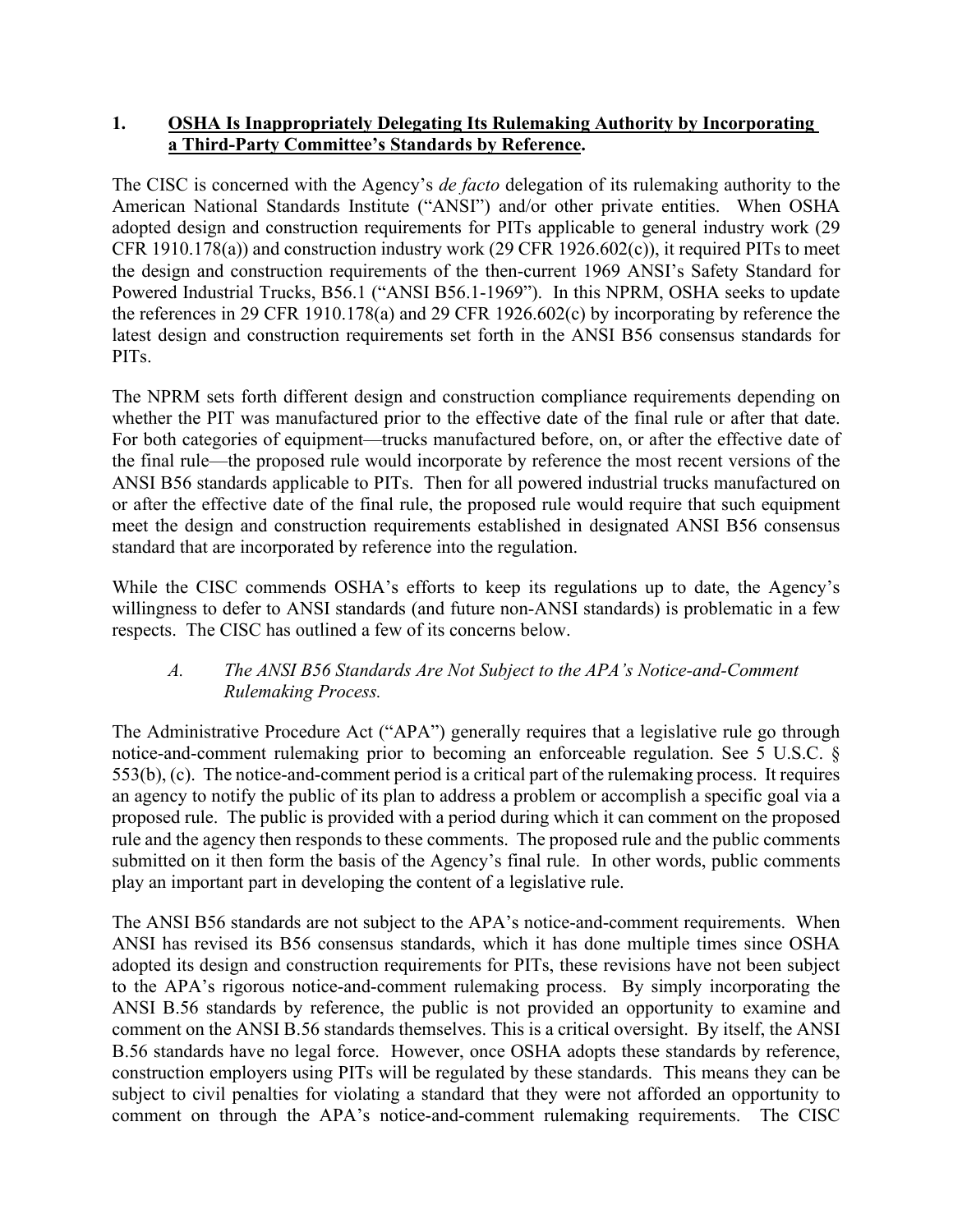understands that the notice-and-comment process may be burdensome, but it is a necessary part of the rulemaking process and should not be overlooked when OSHA attempts to incorporate by reference the ANSI B.56 standards into the proposed rule.

### *B. The Approval Process for American National Standards Lacks Transparency and the ANSI Has No Clear Oversight.*

The ANSI does not develop American National Standards. It controls the standardization process and accredits a limited number of Standards Developing Organizations (SDOs) who are then responsible for developing voluntary consensus standards. The B56.1 standards, for example, are developed by a committee created by the Industrial Truck Standards Development Foundation ("ITSDF"), a private charitable foundation funded by the Industrial Truck Association. Membership on the B56 Committee on Powered and Non-Powered Industrial Trucks, which is responsible to the ITSDF's Board of Trustees, is limited and requires application to and approval by existing members of the committee. This limited membership prevents a full range of stakeholders, including construction employers, from participating in the process.

Moreover, a critical part of the standards approval process lacks transparency. During the standard development process, an SDO must comply with the ANSI's Essential Requirements, which include the designation of a "consensus body" to draft and ultimately vote on the standard. The consensus body must reach a consensus before an SDO can submit a standard for approval as an American National Standards.

Despite the influence that these standards can carry, the ANSI has not clarified what evidence an SDO must present to demonstrate a "consensus" amongst its consensus body. While the ANSI Board of Standards Review evaluates whether a proposed standard satisfies the criteria in the ANSI's Essential Requirements, the ANSI's Essential Requirements offer little guidance concerning the consensus requirement. Under the ANSI, a consensus does not require unanimous approval from the SDO's consensus body. See *Am. Nat'l Standards Inst., ANSI Essential Requirements: Due Process Requirements for American National Standards*, 26 (January 2022) (https://share.ansi.org/Shared%20Documents/About%20ANSI/Current\_Versions\_Proc\_Docs\_for Website/ER Pro current.pdf). In fact, it appears that something far less than unanimity can satisfy the consensus requirement. Per the ANSI:

An example of the criteria for consensus includes a requirement that a majority of the consensus body cast a vote (counting abstentions) and at least two-thirds of those voting approve (not counting abstentions).

See *Id*. at 9.

This is not the floor for what is needed to establish a consensus as SDOs can also submit "an alternative methodology for determining consensus" when seeking ANSI approval of their standard. *Id*. This potentially low bar for achieving consensus of what will become a legally enforceable standard, and the lack of transparency in the final approval process of these standards, is concerning to the CISC.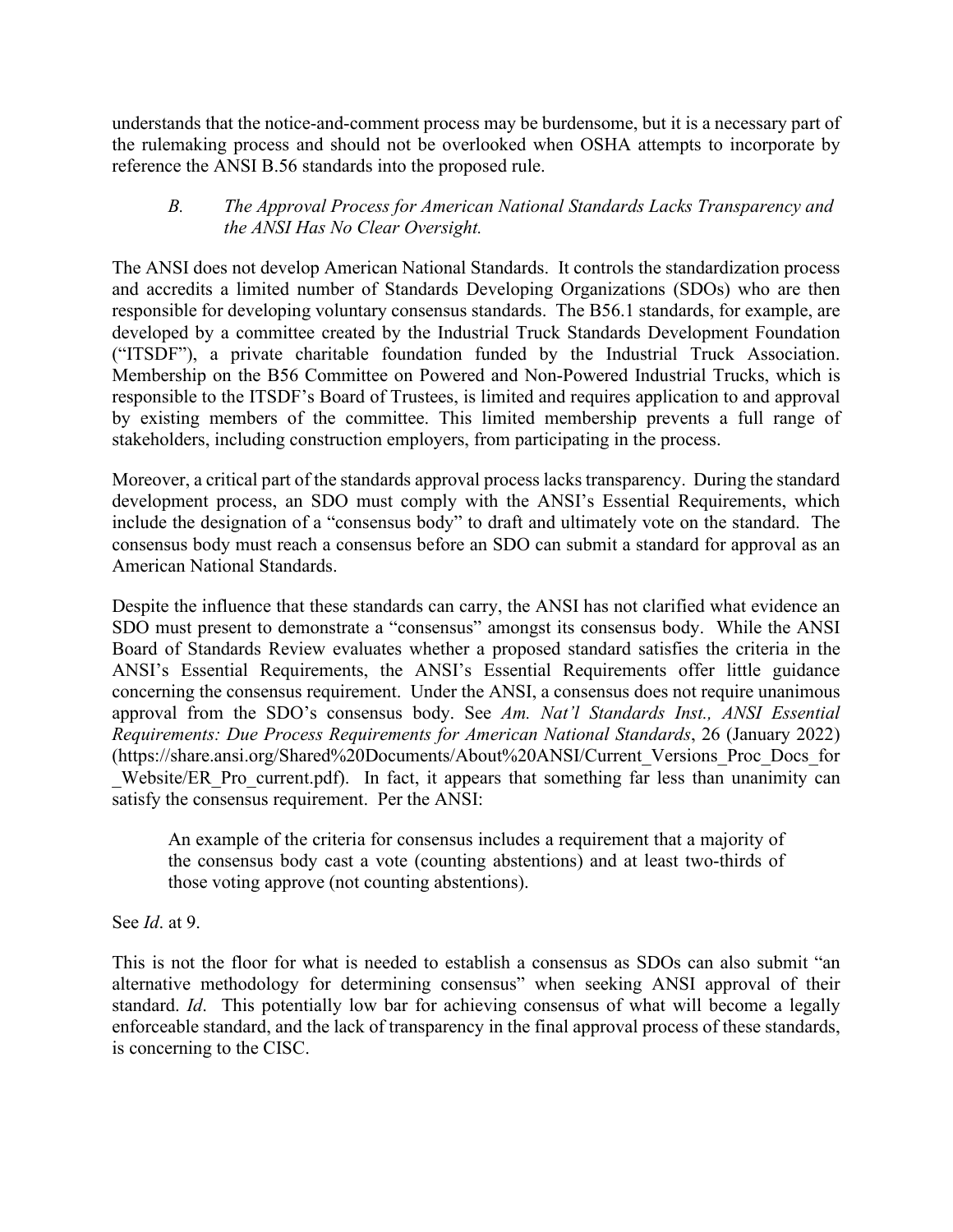# **2. The Proposed Rule Creates Barriers to Access Given That ANSI Standards Are Not Reasonably Available.**

In addition to OSHA's improper delegation of its rulemaking authority, CISC members have further concerns as the ASNI B56 standards are not reasonably available. When a regulation incorporates a private standard by reference, the referenced standard is not set forth in the regulation itself and is therefore not publicly available. OSHA's approach in this NPRM is no different. The Freedom of Information Act ("FOIA") dictates, however, that the private standard must be "reasonably available" to those affected by the regulation. See 5 U.S.C. § 552(a)(1) (2016). The Office of Management and Budget ("OMB") lists four factors that an agency should consider when evaluating whether a private standard is "reasonably available." These factors include:

- 1. Whether the standards developer is willing to make read-only access to the standard available for free on its website during the comment period to facilitate more effective access, because access may be necessary during rulemaking to make public participation in the rulemaking process effective;
- 2. The cost to regulated and other interested parties to access a copy of the material, including the cumulative cost to obtain incorporated materials, and their ability to bear the costs of accessing such materials in a particular context;
- 3. The extent particular access is needed to achieve agency policy or to subject the effectiveness of agency programs to public scrutiny; and
- 4. Whether the standards developer can provide a summary that explains the content of the standard in a way that meets agency needs and is understandable to a member of the public who lacks relevant technical expertise.

See *OMB Circular A-119: Federal Participation in the Development and Use of Voluntary Consensus Standards and in Conformity Assessment Activities*, Section 5(f), Revised January 27, 2016 [\(https://www.whitehouse.gov/wp](https://www.whitehouse.gov/wp-content/uploads/2020/07/revised_circular_a-119_as_of_1_22.pdf)[content/uploads/2020/07/revised\\_circular\\_a-119\\_as\\_of\\_1\\_22.pdf\)](https://www.whitehouse.gov/wp-content/uploads/2020/07/revised_circular_a-119_as_of_1_22.pdf).

OSHA proposes two means by which it believes the ANSI B56 standards will be "reasonably available" to those impacted by the new regulation. Neither of these proposals appear to satisfy the "reasonably available" requirement, and instead create barriers to access for those affected by the regulation, particularly small employers.

OSHA notes that the ANSI B56 standards are available *for purchase* online. In other words, those individuals and employers impacted by the final rule will need to pay to access the ANSI B56 standards, which have the potential to carry the force of law. These standards have been revised numerous times over the years, and these revisions will undoubtedly continue in the future. Each time a future B56 standard revised, an employer will need to pay for the revised version otherwise it will risk falling out of the compliance with the final rule and thus exposing itself to citations and penalties. This is inherently unfair to require employers, particularly small employers who may find the cost overly burdensome, to pay for access to a private standard promulgated by a public agency.

In the event the NPRM is adopted, OSHA's alternative proposal is that it will make each standard available for *review*, likely in national and regional OSHA offices. Like its proposal to make employers pay for a copy of the law, this is not a practical solution for those who desire to review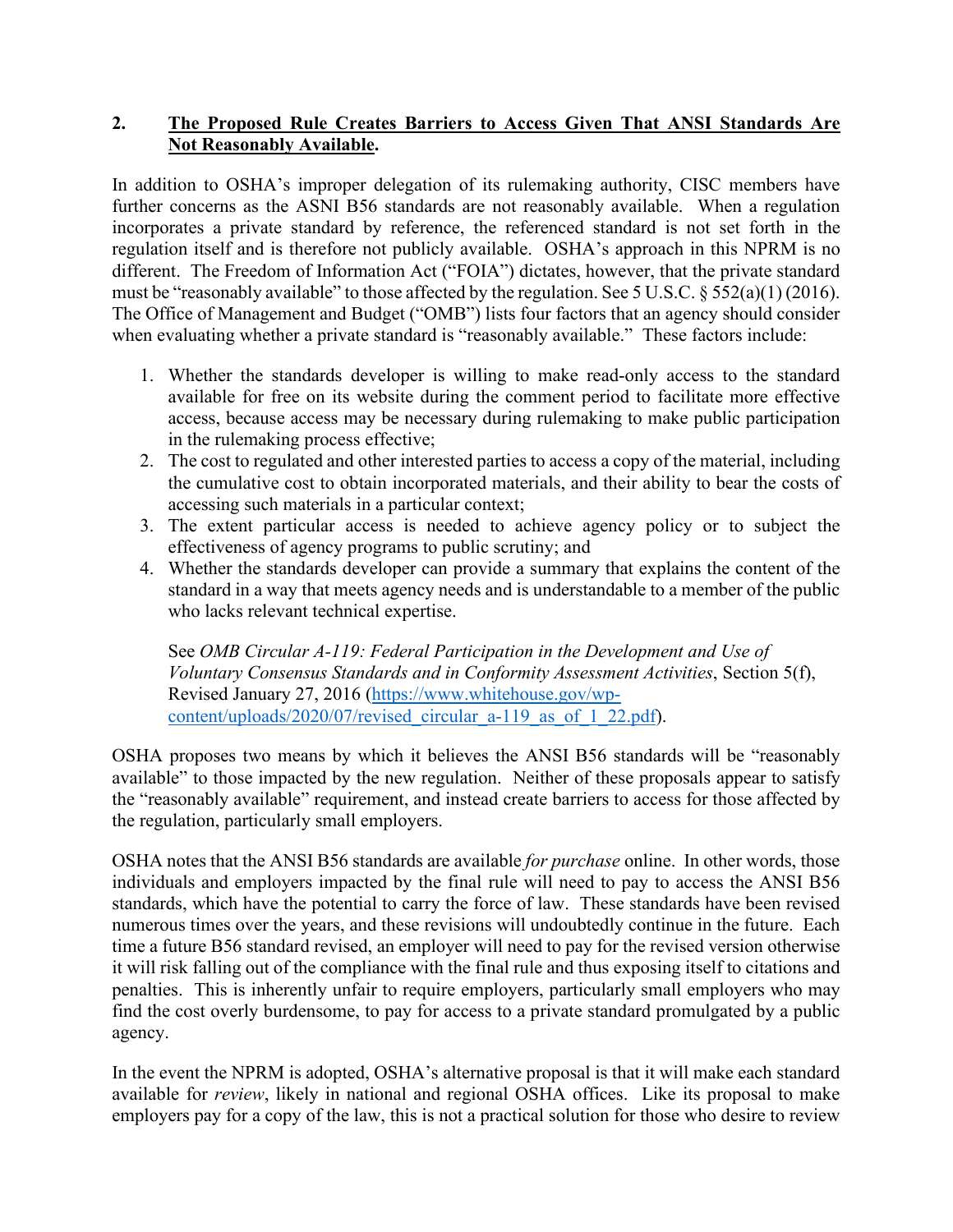the standard. OSHA's proposal suggests that, for an individual to obtain a copy of the standard, the individual will need to travel to an OSHA office, which are only open during normal business hours, and transcribe the standard by hand while simultaneously reviewing the standard. This is not only illogical, but also an antiquated approach to the distribution of information. If the proposed rule is adopted, OSHA must ensure that the ANSI B56 standards that are incorporated by reference are readily available to download in .pdf format *at no cost* to the public at large, including employers and employees.

#### **3. OSHA's Proposed Alternative Methods of Compliance Create Confusion and Impose Unintended Compliance Costs on Construction Employers.**

The proposed rule sets forth alternative methods of compliance. For PITs manufactured prior to the effective date of the final rule but do not meet the design and construction requirements of the ANSI B56.1-1969 standard or the most recent version of an applicable ANSI B56 standard, these PITs will be in compliance with the proposed rule so as long as the employer can demonstrate that the design and construction of the truck is at least as protective as those designed and constructed in accordance with ANSI B56.1-1969 or the applicable ANSI standard incorporated by the proposed rule. Likewise, for PITs manufactured on or after the effective date of the final rule that do not meet the requirements of the current applicable B56 standard, the PITs will still comply with the proposed rule so long as the employer can demonstrate that the design and construction of the truck are at least as protective as a truck designed and constructed in accordance with the applicable ANSI B56 standard. These alternative methods both raise challenges, as discussed below.

# *A. OSHA's Attempt to Incorporate Future National Consensus Standards by Reference Will Inevitably Result in Confusion.*

As discussed *supra*, the NPRM contains an alternative method of compliance for employers that use PITs manufactured on or after the effective date of the final rule. Per the NPRM, an employer may use a PIT that is manufactured on or after the effective date of the final rule so long as the employer can demonstrate that the design and construction of the truck is at least as protective as the requirements of an applicable ANSI B56 standard. While the CISC understands that OSHA has included this alternative method of compliance in an effort to keep the final rule current with evolving ANSI standards, $<sup>1</sup>$  $<sup>1</sup>$  $<sup>1</sup>$  such an approach must be within the confines of the law. A regulation</sup>

<span id="page-4-0"></span><sup>&</sup>lt;sup>1</sup> As OSHA stated in the NPRM:

ANSI continues to update its B56 standards regularly and it is difficult for OSHA to provide timely corresponding updates in its standards through notice and comment rulemaking. Consequently, there is likely to be a period of years during which OSHA's standards require compliance with an outdated ANSI standard while industrial truck manufacturers are designing and constructing equipment in accordance with the newest ANSI standard or, possibly, other new non-ANSI consensus standards. To address this likely lag in OSHA regulatory updates, this proposal incorporates by references the most current editions of the applicable ANSI B56 standards as shown in table 1, but also would allow employers additional flexibility to use trucks that are manufactured in accordance with future editions of applicable consensus standards, including ANSI B56 standards, if the employers can demonstrate that the design and construction of the truck provides employee protection equal to or greater than the design and construction requirements of the applicable ANSI standard in table 1.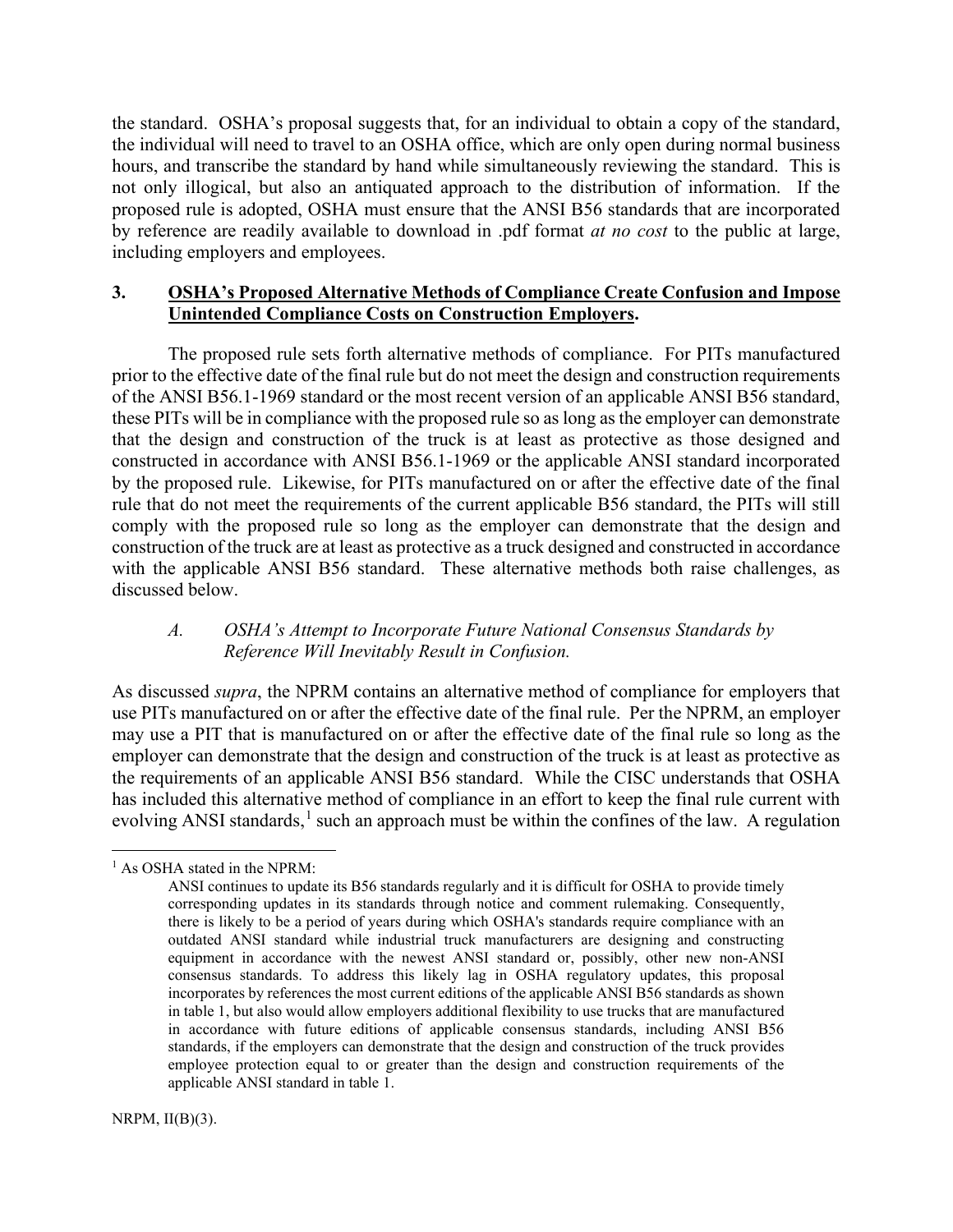cannot incorporate a private standard by reference if the regulation attempts to include future amendments or revisions of the private standard. *See* 1 CFR § 51.1(f). OSHA appears to be doing just that by including an alternative method of compliance tied to future editions of applicable consensus standards, so long as the employer can carry its burden. This approach is concerning for a number of reasons. First, it amplifies the CISC concerns expressed earlier in this Comment in that OSHA is improperly delegating its rulemaking authority. With this alternative method, OSHA has completely circumvented the APA's notice-and-comment requirement. The text of these future private standards has yet to be written. Yet, these future private standards could serve to modify automatically the requirements of the final rule, which deprives individuals and employers equally from their ability to participate in each subsequent modification of the regulation.

In addition, OSHA's proposed alternative method of compliance creates confusion for both OSHA and regulated employers. By tying compliance with the final rule to unknown future national consensus standards, employers will not know whether a truck manufactured in accordance with a future standard complies with the regulation. OSHA inspectors will be just as confused when determining whether a PIT manufactured in accordance with a future national consensus standard is in compliance with the regulation. This will lead to uneven enforcement and no clear guidance for those impacted by the final rule.

The NPRM recognizes the confusion that will inevitably result from its proposed alternative method of compliance. Unfortunately, it has not adequately addressed it. OSHA has stated that it "may *consider* periodically issuing guidance" confirming whether a future national consensus standard will suffice to meet the regulation's requirements for protectiveness. However, OSHA has not firmly committed to issuing this guidance. Moreover, OSHA guidance is not mandatory. This will lead to enforcement problems. Moreover, those employers regulated by the final rule will have no say as to whether a future national consensus standard should be included in this guidance. Instead, it will be the agency's determination as to which future national consensus standards are included in its guidance. While OSHA seemingly attempts to avoid these concerns by stating that any confusion created by its proposed alternative method of compliance will likely only result in *de minimis* violative conditions, this does not assuage the CISC's concerns. Employers do not want to be subject to any type of violation of a regulation, even if it is considered *de minimis*. Accordingly, if OSHA includes an alternative method of compliance in the final rule, OSHA must include a mechanism to specifically identify future standards that it intends to rely upon for enforcement purposes that allows for input by those subject to the rule's regulation. Otherwise, the regulation will be rendered vague and unenforceable by the mere passage of time as new national consensus standards are published.

### *B. OSHA Must Clarify What Must Be Proven to Demonstrate Compliance with an Alternative Method of Compliance and The Agency Should Bear the Burden of Proving Non-Compliance with an Alternative Method.*

Each of the current proposed rule's alternative methods of compliance place the burden on employers to establish compliance. This is concerning for CISC members. The ultimate goal of the NPRM is to improve the safety of PITs by updating the regulations concerning the design and construction of these trucks. Construction industry employers are not involved in either the design or the construction of PITs. They are the end users. Yet, construction industry employers are the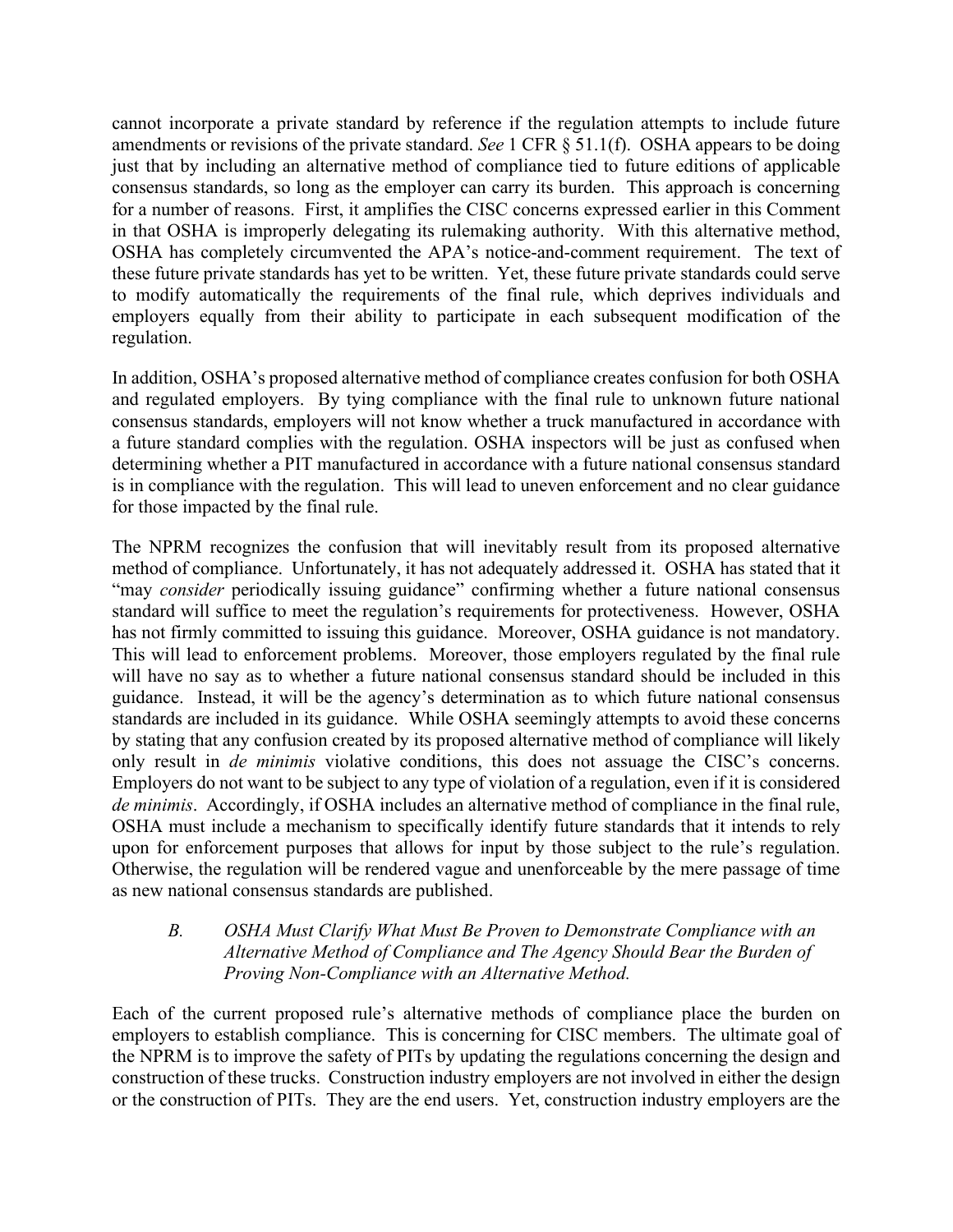ones responsible for demonstrating compliance with the proposed rule. This is an unwarranted burden-shifting as construction industry employers have no involvement in the processes for which they may be cited. Instead, OSHA should bear the burden of proving that a PIT is not compliant with the regulation.

Assuming that OSHA will not take on this burden, it must recognize that the NPRM places a significant responsibility on construction industry employers. They will be the ones subject to citations and penalties for violations of the regulation. As such, OSHA must provide appropriate guidance to these employers explaining how they can demonstrate that PITs are designed and constructed in accordance with the regulation. Currently, the proposed rule provides no such guidance. That representation may take the form of a data plate or marking on the equipment, or another form of certification from the manufacturer. In fact, OSHA seemed in favor of such an approach when discussing the NRPM at the July 1, 2020 Advisory Committee on Construction Safety and Health ("ACCSH") meeting.<sup>[2](#page-6-0)</sup> Therefore, OSHA must make clear in the proposed rule that upon purchase, an employer may rely on a manufacturer's representation that a PIT was designed and constructed in compliance with an appropriate national consensus standard. Moreover, so long as the PIT is properly maintained and is not modified, OSHA should further clarify that the PIT will continue to be deemed designed and constructed in compliance with the regulation.

# **4. OSHA's Economic Impact Analysis Must Recognize Costs to Construction Employers.**

OSHA's Preliminary Economic Analysis and Initial Regulatory Flexibility Act Certification grossly underestimates the proposed rule's true economic impact and costs of compliance on the construction industry and construction employers. In fact, OSHA's preliminary determination concluded that "the proposed rule will impose no new costs on employers." *See* NRPM Section III.B. It is incorrect to assume, as OSHA does here, that the proposed rule would impose no new costs on the construction industry and construction employers. First and foremost, costs must necessarily be incurred by employers to access the ANSI standard. OSHA has already acknowledged that the current applicable ANSI standards are available *for purchase* online. Likewise, as the proposed rule also attempts to incorporate by reference future ANSI standards and/or other national consensus standards, there will be costs required to purchase these standards that OSHA has not considered. Costs will also be incurred by construction employers to ensure that their PITs remain "at least as protective" on an ongoing basis. Simply because a PIT was "at least as protective" as a national consensus standard at a point in time does not necessarily mean

<span id="page-6-0"></span><sup>&</sup>lt;sup>2</sup> The following exchange occurred between Kevin Cannon, the ACCSH chair, and Ken Stevanus, who is with the Directorate of Standards and Guidance in the Office of Engineering Safety, at the July 1, 2020 ACCSH meeting:

MR. CANNON: Okay. So when -- you know, being an end user, you know, we have contractors. Our employers have no role in the design and construction of a standard. But we would still be responsible for demonstrating compliance.

MR. STEVANUS: Well, as long as your -- **if your truck was manufactured in accordance with one of those standards which they are usually labeled with, you're fine**.